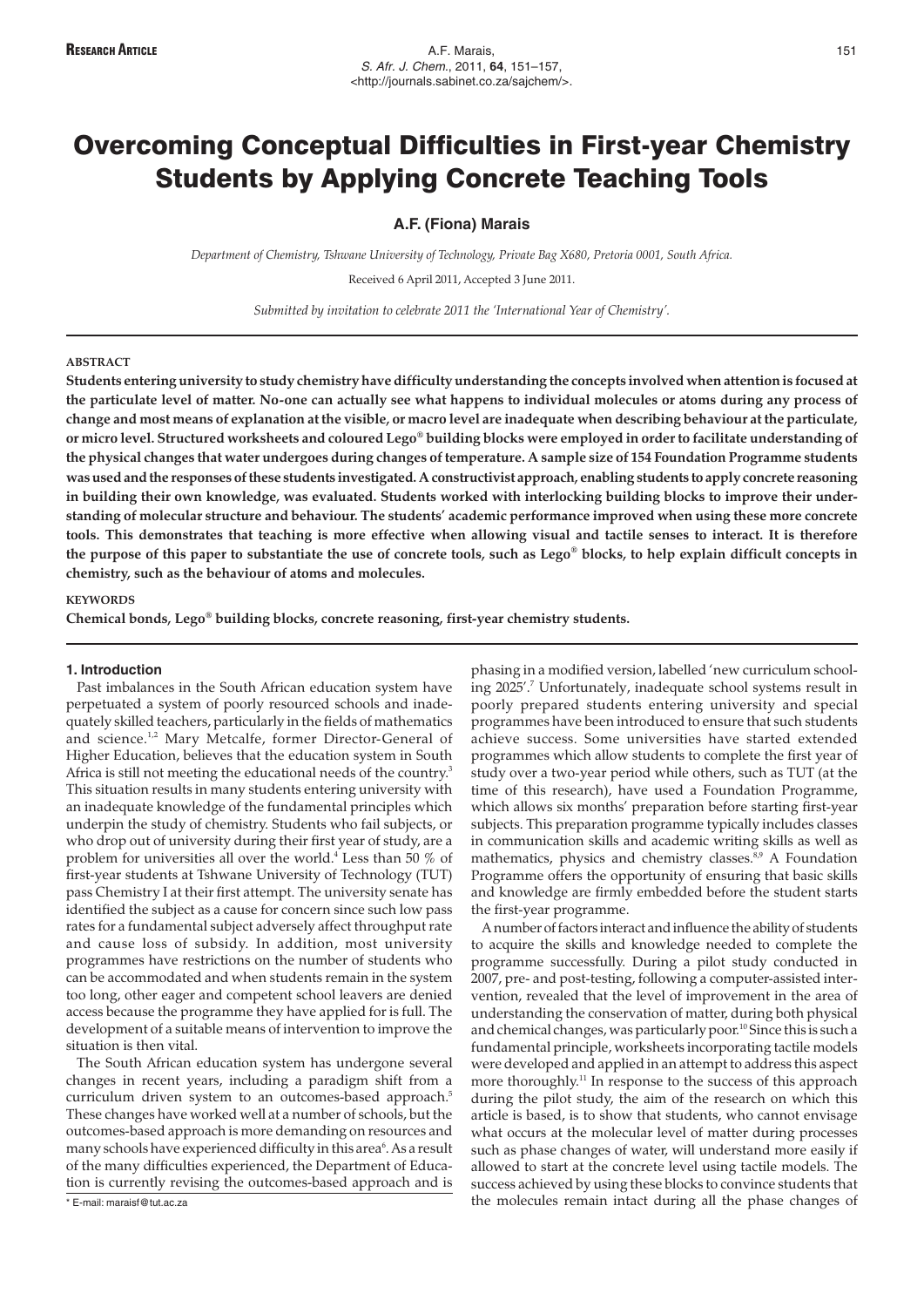water, will be discussed. The tactile intervention incorporated worksheets combined with coloured Lego® building blocks. One block was used to represent a single atom; black blocks represented hydrogen atoms and white blocks symbolized oxygen atoms. The physical separating and joining of blocks was used to represent how atoms of hydrogen and oxygen are bonded in the water molecule.

# **2. Framework of the Study**

#### **2.1. Research Questions**

- What is the effect of using coloured Lego® building blocks when explaining physical change processes such as the phase changes of water?
- Does this educational tool enhance students' understanding of the chemical (or intra-molecular) bonds between hydrogen and oxygen in the water molecule?
- What were the student's views regarding the use of Lego® blocks?

## **2.2.Theoretical Framework**

This research project is underpinned by a constructivist framework intended to investigate ways to improve the fundamental knowledge of a student by using a conceptual change approach. The driving force for change relies on tactile, concrete, models rather than comparatively abstract graphical representations to explain molecular behaviour during physical change.

## **2.3. Conceptual Framework**

Many abstract phenomena must be visualized and reckoned with when learning about science. The danger is that initial instruction, which occurs during the primary and high school years, may be over-simplified, to the extent that underlying fundamental principles are neglected. This over-simplification may significantly contribute to the difficulty students experience when trying to connect what is taught in the first-year university class with their existing knowledge.<sup>12</sup> As a result, the same chemical concepts identified as problems in the 1970s, still remain a hurdle to students in 2011, This, by extension, leads to the supposition that the high drop-out rate of first-year entry level students at tertiary institutions may be directly related to the manner in which they construct knowledge.12,13 This problem is not unique to universities in South Africa or to TUT in particular.14,15 A number of factors interact with and influence the ability of students to acquire the skills and knowledge needed to complete the programme successfully. An individual's previous experience and environmental background will influence how knowledge is interpreted and determine whether it is retained at all. Should the information contradict, or not fit in with, existing information, misconceptions may arise and the new information may be rejected until a link can be found to the new knowledge.12,16,17 Several researchers have found that many students, unable to connect their existing knowledge with what is presented at university, often resort to memorizing formulas. This approach serves to answer questions and solve problems, but does not ensure adequate knowledge, or understanding, of the fundamental underlying concepts involved.<sup>18</sup> No-one knows precisely what happens at the particulate level of matter, since it cannot be seen. It is therefore hardly surprising that many students experience difficulty with the abstract concepts used to describe the way in which particles of matter interact during physical change processes. Graphic computer animations also proved insufficient to provide a convincing argument. The use of concrete models to facilitate understanding is supported

by the work of the famous Swiss psychologist Jean Piagét (1896–1980) who described human cognitive development in four stages.19,20 He described the first stage as *sensory-motor* and this is evident from birth to approximately two years of age. The second stage is *pre-operational* and this is apparent until about seven years of age. The *concrete level* (third stage) is evident from this point until the *formal operations level* (fourth stage) develops during adolescence. This last stage marks the point of full maturity when concrete objects are no longer required in order to make rational judgements. Piagét maintained that when the concrete level of understanding is not fully established students will be unable to manage more abstract representations. This is then a possible motivation to start intervention at a more concrete level for reinforcement. In addition, Johnstone, in a more recent publication, concurs with Piagét in emphasizing the need to build concepts from the macroscopic, tangible, level while gradually enriching with submicroscopic and representational aspects.12 With the work of both Piaget and Johnstone in mind, the researcher believed that by incorporating more tactile, concrete models, such as Lego® blocks, before proceeding to abstract representations, students may improve their understanding of molecular behaviour.

#### **2.4. The Framework of the Tactile Intervention**

Although many teachers and researchers have used worksheets in the classroom, the international trend is to rather use computer-assisted methods, which allow more explicit three-dimensional interactive animations to be used.<sup>21</sup> The proposed model, which follows in Fig. 1, serves to summarize the manner in which Lego® blocks were used as tactile tools and the strategies involved in order to achieve correct understanding. The tactile intervention described in this article refers to the innovative application of Lego® blocks and worksheets to improve students' understanding of molecular behaviour. This intervention was only applied to the experimental group, E1. Although no chemical bonds are broken during any process of physical change, a clear explanation was important since initial, pre-tuition test results indicated that many students believed that water becomes hydrogen gas and oxygen gas in the vapour stage. The model was used as a starting point for solving, not only the problems experienced with phase changes in water, but also for application to many of the problems first-year entrylevel students encounter when learning about atoms and molecules and their interactions. It is therefore relevant to all first-year chemistry students irrespective of whether they enter a Foundation Programme, an Extended Programme or the (mainstream) Chemistry Programme.

Figure 1 summarizes the way in which the Lego® blocks and worksheets were used. Initially students were required only to select what they believed to be the correct answer to a multiple choice question. The facilitator, using the Lego® blocks, then explained the question to the students. It was important to ensure that students knew how the blocks could be joined together to represent individual water molecules which have chemical bonds between each hydrogen atom and the oxygen atom. When the blocks were separated, this meant that no bonds existed between them, and they then represented single atoms. The inter-molecular attraction of hydrogen bonds was not described in this model. In the third step, while the students were working on their own, facilitators tried to ensure that students were able to use the blocks correctly. Some students were observed joining all the blocks together, which was incorrect, and they were then shown that this represented an individual  $H_4O_2$ , molecule and not two individual  $H_2O$  molecules.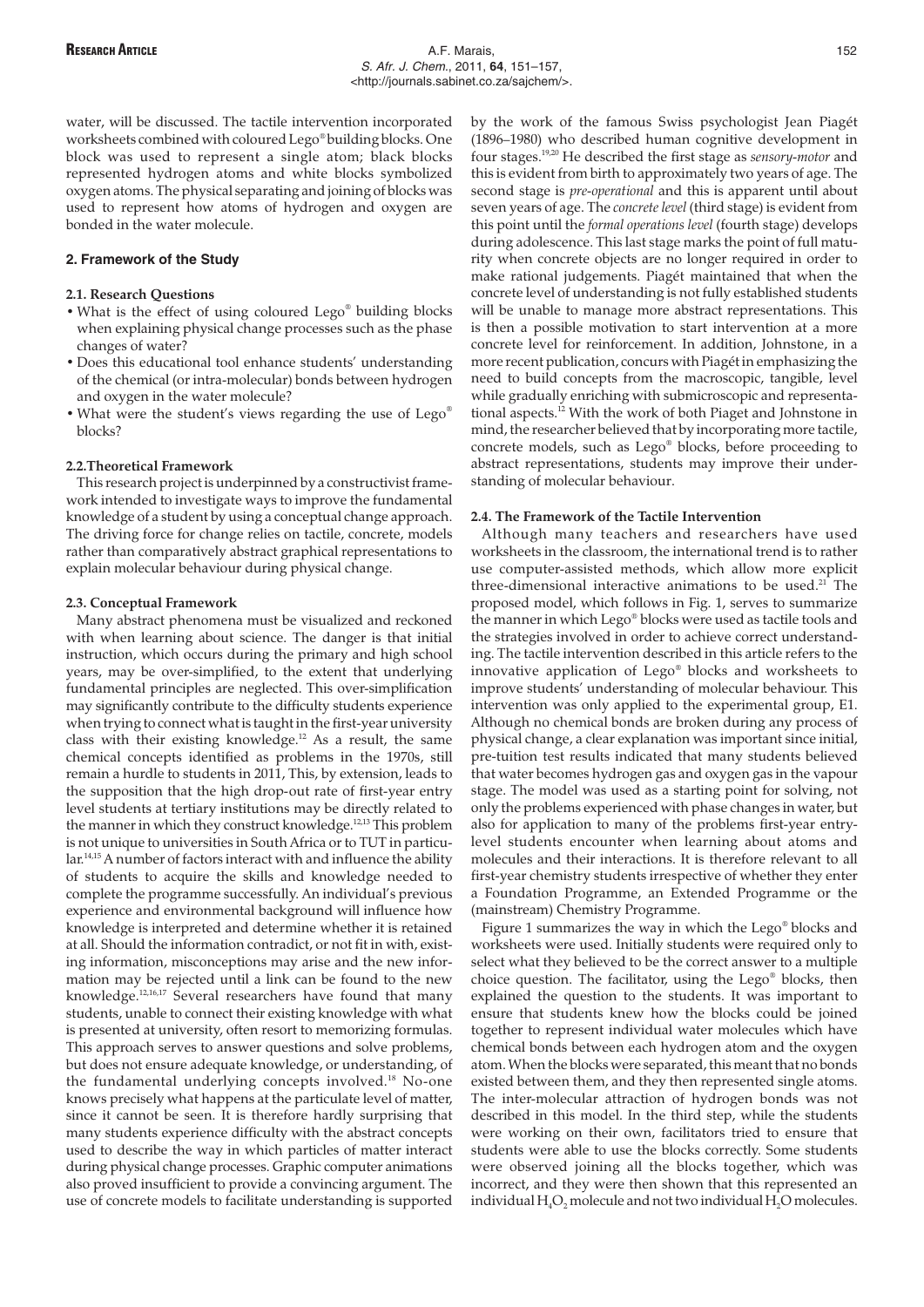

Figure 1 The tactile intervention framework showing how the worksheet questions were used with inter-locking Lego® building blocks.

After discussion of the supporting theory, included in the worksheets, students used the blocks to answer the question again. Students were then allowed to change their original answer if they wished in the space provided for an alternative answer. To confirm that the students really understood the principles involved during the phase changes of water, a re-evaluation was conducted.

# **3. Research Methodology**

# **3.1. The Sample Population**

The current study investigated students registered for the subject Foundation Chemistry at TUT for the first semester of 2008. Two groups of students are normally admitted to the university each year, Chemistry 1A Foundation and Chemistry 1B Foundation but for the 2008 academic year the Chemistry 1A group was further divided, forming three groups in total. It was expected that the groups would be equivalent since all students fulfilled the same entrance requirements for admission to the Foundation Programme, but since each group had a different lecturer it was important to establish initial equivalence by means of *t*-tests conducted before commencement of studies. The *a posteriori* hypothesis relating to this comparison is stated as follows:

 $H<sub>o</sub>$ : There is no statistically significant difference in the performance of E1 and C1 students upon initial testing.

The equivalence *t*-test results for the two groups of students used in this comparative study, E1 ( $n = 48$ ) and C1 ( $n = 106$ ), are listed in Table 1.

The findings in Table 1 indicate a calculated  $(t_0)$  value of 1.947 that is only slightly smaller than the critical  $(t_{\text{crit}})$  value of 1.976. This indicates that the two sets of results are not significantly different at the 95 % confidence level (the actual confidence level **Table 1** *t*-Test comparison between E1 and C1 on the initial test.

| Comparison     | Standard<br>deviation | Mean | d.f. |       | $t_{\rm crit}$ |
|----------------|-----------------------|------|------|-------|----------------|
| E1             | 2.060                 | 4.27 | 152  | 1.947 | $1.976*$       |
| C <sub>1</sub> | 2.280                 | 5.02 |      |       |                |

 $* P < 0.05$ 

is 94.66 % ). The null hypothesis is, therefore, accepted and for the purpose of this study, the two groups E1 and C1 were considered to be statistically equivalent at the beginning of the semester prior to commencement of formal tuition.

The Lego® blocks and worksheets were used with the experimental group (E1)  $n = 48$ . The remaining two groups were combined (*n* = 106) and used as a comparison group, C1. All of these students had completed three years of high school chemistry incorporated as a component of the subject Physical Science. Although they passed the subject at Grade 12 level, the grades achieved were insufficient to allow admission to the mainstream Chemistry Programme, and these students were required to pass the six-month Foundation Chemistry Programme before being admitted to the Chemistry Programme. The conceptual understanding of these students was assessed using a concepts inventory developed by Mulford and Robinson.<sup>22</sup> After discussing the results of this initial pre-tuition test amongst the first-year chemistry lecturers, it was decided, by unanimous decision of all involved lecturers, to focus the initial intervention techniques at the most fundamental problems.

# **3.2. Research Design**

This study employed a quasi-experimental design using preand post-testing of a control and experimental group of students.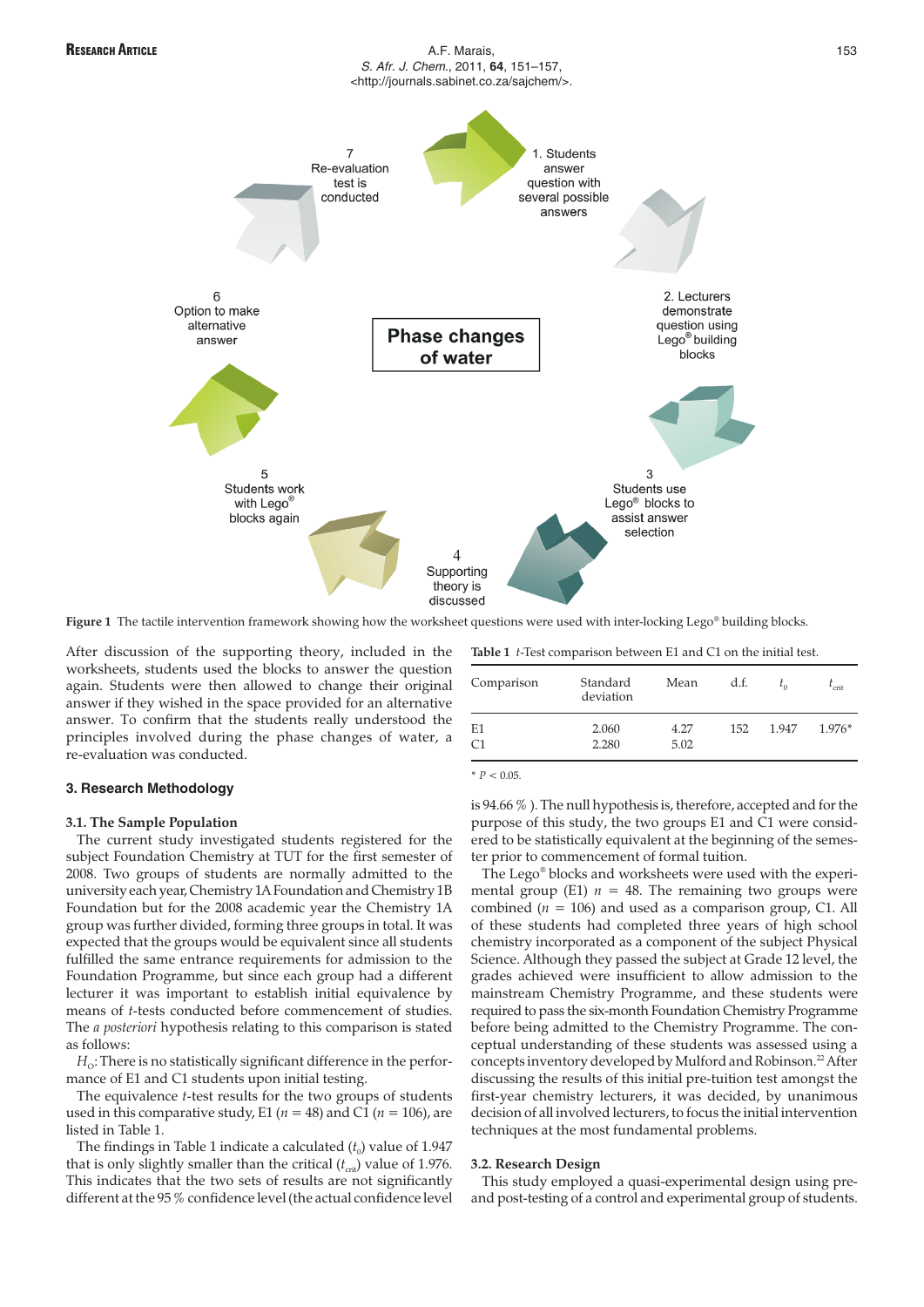Emphasis was on quantitative analysis although there was a qualitative contribution to the study since all first-year chemistry lecturers were involved in deciding where to start the intervention and some comments made by students in the experimental group after the intervention are included in the discussion. Quantitatively, this study can be seen as employing an experimental design but it was also a descriptive study. Qualitatively speaking, this was a one-entity case study.<sup>23</sup>

#### **3.3. Data Collection**

The study made use of a concepts inventory $22$  to evaluate students both before and after formal lectures. The tactile intervention incorporating Lego® blocks as models was designed keeping the students' initial results in mind. Not all of the concepts addressed in the standardized test of 22 questions were dealt with during the current intervention. Thirteen questions were regarded most fundamental and were focussed on explicitly during this and earlier interventions. Six of these were directed at conservation of matter during chemical change, and thus not relevant to the current study. Only seven questions were focused at phase changes of matter, with three of the questions related specifically to phase changes of water.

After comparing students' answers to the questions concerning phase changes of matter both before and after the topic was presented in formal lectures, the level of improvement was disappointing. Structured worksheets incorporating Lego® blocks as tactile models were then developed as an additional tool.11,24 This tool, the tactile intervention, was administered after completion of formal tuition concerning phase changes as a further attempt to remediate misconceptions in the basic science knowledge of the students. The accompanying worksheets were based on an adaptation of the concepts inventory using only two questions, but explaining and expanding in detail. These questions had been used for testing both before and after phase changes had been addressed during the course of tuition. The questions were then re-worded and presented in a different style. The questions used in the worksheets were: 'What is in the bubbles of boiling water?' and 'Do the particles/molecules in liquid and evaporated water appear the same and retain their integrity?' It was not believed to be a problem to merely re-phrase the same questions since the student response to both had been poor and little difference was observed after formal tuition. The tactile intervention incorporated worksheets used together with Lego® blocks, which the students could use to help them envisage the actual breaking and reforming of chemical bonds between atoms. It was hoped that by starting with concrete (tactile) tools the concepts would be more readily understood. Allowing students to approach the problem in this way stimulated the tactile sensory organ and allowed poor performers to catch up. Although this is undoubtedly not the only way, or even the best way, to solve the problem, it nevertheless allowed students who struggled with abstract reasoning to grasp the concepts better. By starting at the concrete level, a bridge linking abstract reasoning, theory and active experimentation, as described by Kolb's experiential learning cycle, allowed students to make full use of their own preferred learning style.<sup>25</sup> The students were assessed again, using a re-evaluation test, the post-test, after completing the tactile intervention. The questions applied in this test, to assess the level of success, were similar, but not identical to those used in the concepts inventory.<sup>22</sup> To assess the merits of using Lego® blocks to explain the phase changes of water, the test results obtained before and after the tactile intervention were compared as pre-and post-tests, respectively.

#### **3.4. Justification of the Study**

The initial test results of the sample group, before commencement of studies indicate that these students share the same misconceptions as those identified by other researchers in the field.<sup>22,26</sup> These are misconceptions of the difference between the changes which occur during physical changes and chemical reactions as well as confusion between the concepts of mass and density, especially when components are in the gaseous phase. The average level of understanding measured at the beginning of the semester for the concepts pertaining to phase changes, such as 'What is in the bubbles of boiling water?' was 13 % for the experimental group, E1, and 14 % for the comparison group, C1. After completion of formal tuition concerning this topic, the overall average percentage score for all questions related to phase changes of matter remained below 25 %.

#### **4. Results**

#### **4.1. Initial Testing**

The overall average percentage score for questions related to phase changes of matter after presentation of formal lectures remained below 25 %. Although an improvement from the initial scores of 13 % to 22 % and 16 % to 22 % for groups E1 and C1 respectively, could be regarded as significant, a score of 25 % for multiple choice questions is at the level of a random guess.

# **4.2. Improvement After Applying Tactile Intervention**

According to the tactile intervention framework in Fig. 1, a question with several possible answers was initially presented to the students. Following that, the question and possible answers were demonstrated with building blocks and the students were then able to work with the blocks themselves. An initial answer was selected and then the accompanying theory was discussed with the students, with lecturers facilitating at a ratio of eight students to one lecturer. Final answers for two questions were recorded and the completed sheets were handed in. This was done for the E1 group only. Question 1 required the students to correctly identify a water molecule in the vapour state as being the same as in the liquid state and not diatomic hydrogen or oxygen gas. Question 2 was taken directly from the conceptual test bank<sup>22</sup> and required students to identify what was contained in bubbles of boiling water. The following day, a short fourquestion multiple-choice test, post-test, was completed by both E1 and C1 students in order to determine the effectiveness of the intervention. Two of the questions from this test are included in Table 3 of this paper. Results of the post-test questions were compared with the test results recorded after completion of formal tuition concerning phase change, but before application of the tactile intervention, referred to as the pre-test results. It was possible to do this because the same questions were used throughout the study. The percentage of correct answers for the E1 student group increased from 29 % to 42 % for the question 'Where do the droplets which form on the outside of a cold glass of water come from?' C1 students, who only wrote the test and were not exposed to the tactile intervention, achieved 17 % compared to 16 % on the pre-test for the same question. For the question 'What is in the bubbles of boiling water?' the percentage of E1 students identifying the correct answer rose from 29 % to 61 %. There was virtually no difference in the percentage of C1 students who could answer this question correctly, their score remained just below 30 %.

Lecturers and facilitators noted some of the general comments made by the students during discussions while the intervention was applied. None of the students are identified and the comments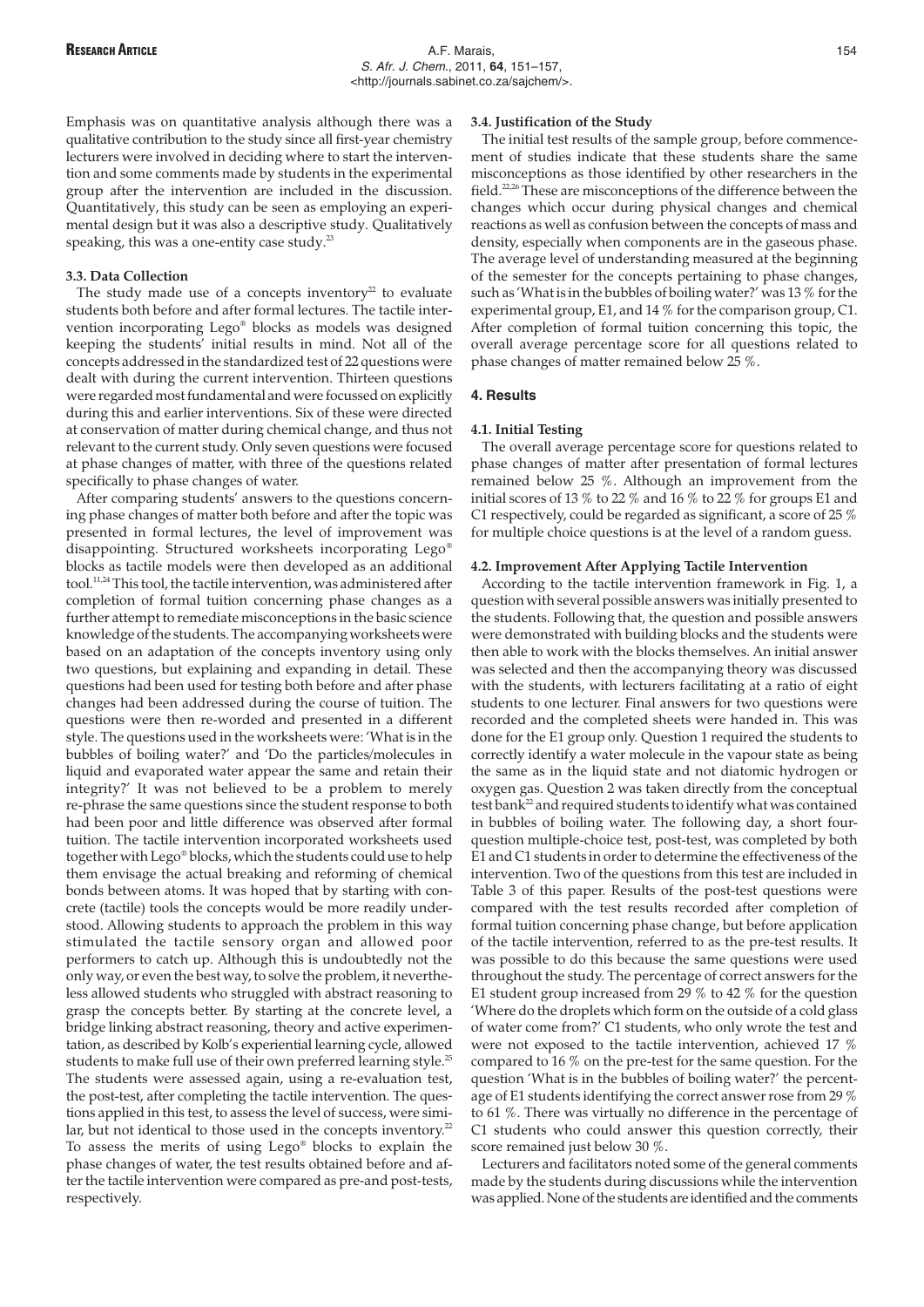**Table 2** Comments that reflect the way in which students experienced the intervention.

| Student        | Comment                                                                                                                                                                                                                                                                                      |  |
|----------------|----------------------------------------------------------------------------------------------------------------------------------------------------------------------------------------------------------------------------------------------------------------------------------------------|--|
| 1              | I really like this work - I understand for the first time. Can I use these blocks in the exam?<br>Many students expressed this attitude towards the blocks                                                                                                                                   |  |
| $\overline{2}$ | This takes my extra time – why don't lecturers do their work when we have class?<br>This student failed to understand that this was additional assistance and not expected of their lecturers                                                                                                |  |
| 3              | I have 2 molecules of water - in ice they are together then they break apart.<br>This student showed $H_4O_2$ , then separated to 2, $H_2O$                                                                                                                                                  |  |
| 4              | Molecules moving from liquid to vapour don't split up, they move apart<br>This student also showed us a 'mega molecule'                                                                                                                                                                      |  |
| 5              | Water vapour has more energy so the molecules escape but still look the same.<br>This student built the molecule correctly retaining integrity of the bonds when in the vapour state                                                                                                         |  |
| 6              | Water vapour is oxygen and hydrogen<br>This student demonstrated with the blocks but actually formed separate atoms                                                                                                                                                                          |  |
| 7              | My maths and chemistry were always good at school, I know water vapour goes back to water – it's just like smoke – the<br>molecules in smoke separate too<br>This student had separated the molecule into atoms and backed up the statement by re-building the molecule for the liquid phase |  |
| 8              | This is fine I know about water and ice and vapour – just don't ask me that question about the drops on the outside of the glass<br>This student was uncooperative and refused to use the building blocks                                                                                    |  |
| 9              | I don't like the question about the drops on the outside of the glass – stop asking that question.<br>Several students reacted in similar vein on overhearing what the student had said                                                                                                      |  |
| 10             | Why do we need to know this? Is it going to be asked in the exam?<br>Unfortunately many students are only interested in the exam and do not want to study everything but only specific questions they expect to be<br>asked during examination                                               |  |

were not recorded but were discussed amongst the lecturers and facilitators while the results were being analysed before the assessment was conducted. These comments, although not verbatim, reflect the general feelings expressed amongst the E1 student group and are recorded in Table 2.

Two of the four questions used in the post-test, together with the scores for each group, recorded as percentages, are included in Table 3. From the left, results for E1 are in the first column and C1 in the second. The correct option is italicized. A summary of students' progress is included at the end of each question.

The post-test administered after completion of the tactile intervention of worksheets with Lego® blocks recorded a greater improvement in understanding; E1 achieved an average of 53 %, while C1, to whom the intervention was not applied, only completed the post-test and achieved an average mark of 29 %. The tactile intervention designed and developed for this study addressed only the most fundamental concepts of phase change in water.

## **4.3. Comparison with Other Local Studies**

The results obtained with the students investigated during this study, which concern the basic concepts of phase change in water, fall far below the results recorded by Mulford and Robinson.<sup>22</sup> It is therefore suitable at this point to offer some comparison of results to similar conceptual questions obtained by another local university. This is included because local universities all draw their students from the same pool and it is reasonable to expect that similar problems will be encountered. In other words, the students are all from similar high school backgrounds and in general achieve much lower scores than expected of first-year entry-level students. Researchers at the University of Pretoria (UP) developed a test instrument, similar to Mulford's concepts inventory, $^{22}$  which was used in this study, in order to investigate the basic understanding of chemistry concepts held by third-term final-year high school learners. A further extension

of this study compared these results with those obtained after students had completed an Extended Chemistry Programme at UP. Their results confirm that the high school learners from all groups investigated in the study displayed a weak understanding of all basic chemistry concepts at the molecular level. This includes the concepts involved during phase changes in water.<sup>26</sup>

#### **5. Discussion**

It is relevant at this point to discuss some of the results recorded in Table 3 and link them to comments recorded in Table 2. The first of the two questions investigated the condensation of water vapour from the air onto a cold surface. Many of the E1 students commented on this question during the discussions while working through the intervention. Those who did comment were not happy about the question since it seemed to confuse them. There was no opportunity to discuss this question with the C1 group of students and 43 % of them believed water from inside the glass of cold beverage must have formed the droplets on the outside of the glass. Only 12 % of the E1 students gave this answer, but they had been able to discuss it – unfortunately 37 % of them still understood and answered that hydrogen and oxygen from the air re-combined to form the droplets. In the second question a disturbing 37 % of C1 students and 21 % of E1 students believed that bubbles of boiling water consist of oxygen and hydrogen gas. Furthermore, 28 % of C1 students indicated that the bubbles would contain oxygen gas.

In using the same questions, just slightly re-phrased, it was easy to track the progress students made with the targeted concepts. The only meaningful difference occurred when one of the student cohorts was given the opportunity to start at the concrete level to facilitate understanding of fundamental concepts. When these students were able to incorporate their tactile senses and use the worksheets together with Lego® blocks, there was a marked improvement in their understanding of the concepts addressed. In the case of the E1 group, the average for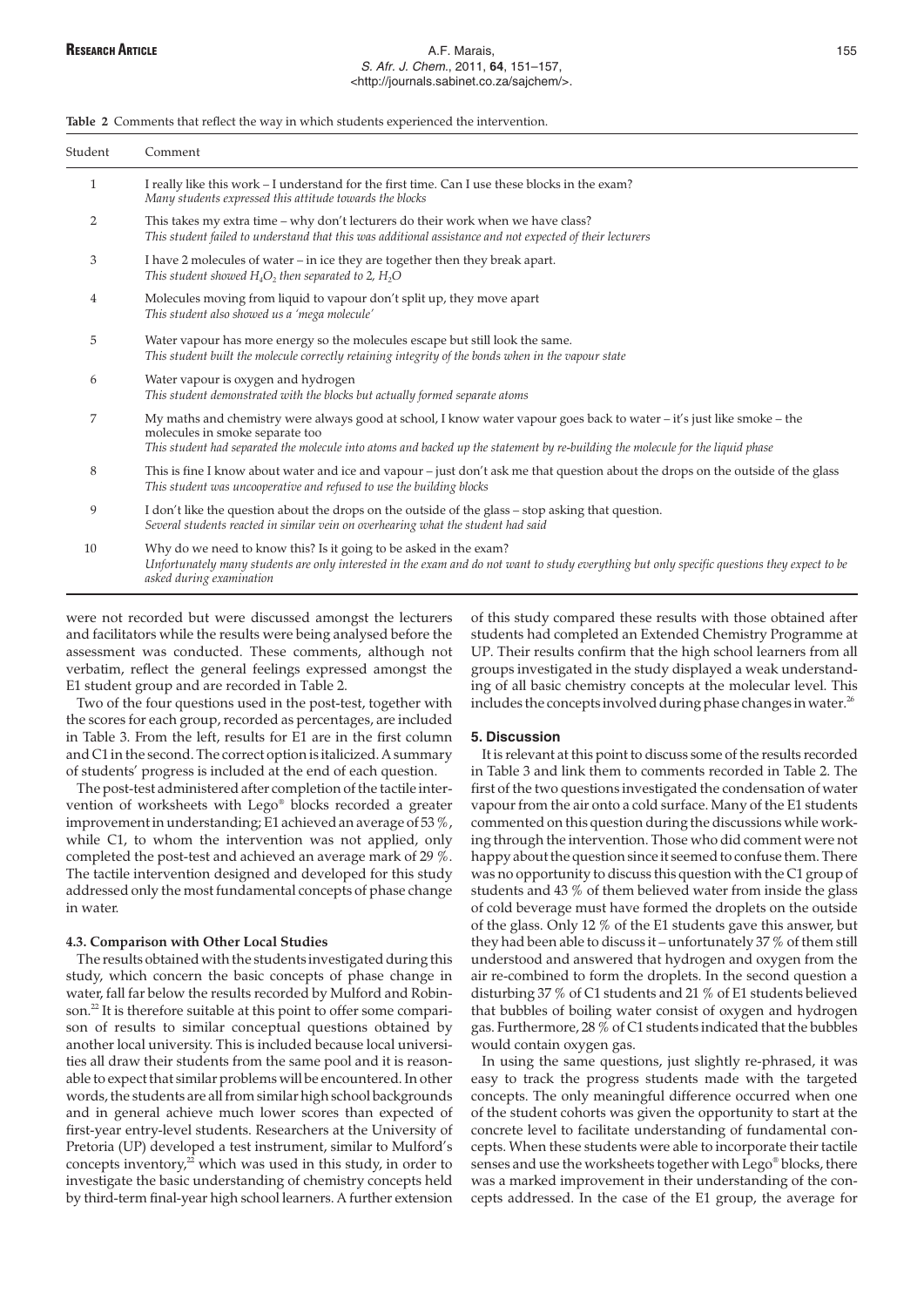## **RESEARCH ARTICLE A.F. Marais, 2008 A.F. Marais, 2008 A.F. Marais, 2008 A.F. Marais, 2008** S. Afr. J. Chem., 2011, **64**, 151–157, <http://journals.sabinet.co.za/sajchem/>.

**Table 3** Two of the re-evaluation questions applied after application of the tactile intervention including a summary of progress.

|    | 1st Question:                           |                                                                                                                                             |                                      |  |
|----|-----------------------------------------|---------------------------------------------------------------------------------------------------------------------------------------------|--------------------------------------|--|
| E1 | C <sub>1</sub>                          | The ice cold glass of Coca-Cola you are drinking forms droplets of water on the outside of the glass. Where do these<br>droplets come from? |                                      |  |
| 37 | 22                                      | Oxygen and hydrogen from the air combine on the glass to form water                                                                         |                                      |  |
| 12 | 43                                      | Water evaporates from the Coca-Cola and condenses on the outside of the glass                                                               |                                      |  |
| 42 | 17                                      | Water vapour condenses from the air                                                                                                         |                                      |  |
| 9  | 18                                      | The glass acts as a semi-permeable membrane allowing only water through                                                                     |                                      |  |
|    | Initial-test score<br>$C1$ 13 % correct | Pre-test score<br>$C116\%$ correct                                                                                                          | Post-test score<br>$C1$ 17 % correct |  |

#### **2nd Question**:

| E1 | C <sub>1</sub>     | When water has been boiling for longer than 30 minutes what is in the bubbles in the boiling water? |                   |  |  |
|----|--------------------|-----------------------------------------------------------------------------------------------------|-------------------|--|--|
| 9  | 6                  | Air                                                                                                 |                   |  |  |
| 21 | 37                 | Oxygen gas and hydrogen gas                                                                         |                   |  |  |
| 9  | 28                 | Oxygen                                                                                              |                   |  |  |
| 61 | 29                 | Water vapour                                                                                        |                   |  |  |
|    | Initial test score | Pre-test score                                                                                      | Post-test score   |  |  |
|    | $C19\%$ correct    | $C127%$ correct                                                                                     | $C129%$ correct   |  |  |
|    | E1 10 $%$ correct  | $E127%$ correct                                                                                     | E1 61 $%$ correct |  |  |
|    |                    |                                                                                                     |                   |  |  |

questions related to phase changes of water was 23 % on pre-testing, and improved to 52 % on post-testing after the intervention. By comparison the C1 group remained at 23 % on average for both pre- and post-test assessment. It is evident from this comparative study that when students were allowed to work with tactile models and discuss what they were doing with lecturers and facilitators it enabled them to understand more clearly what happens during phase changes in water.

**E1 14 %** correct **E1 16 %** correct **E1 42 %** correct

First-year chemistry students can be helped to overcome much of their incomplete understanding by using a more tactile, 'hands-on' approach. Lego® blocks are simply one tool that was applied successfully during this study. The completion of some questions in a practical laboratory will no doubt serve the same purpose. It would not be difficult to boil water in the laboratory and collect the vapour in order to demonstrate that the bubbles, when rising to the surface and becoming vapour if collected and condensed, are in fact still water. The same is true for a beaker of cold fluid such as water and ice; the droplets that form on the outside can be shown to be water as well. Students should also be challenged when their response suggests the liquid inside the glass could have evaporated and then condensed on the outside since such process is highly unlikely in the absence of heat energy. When students are allowed to see and experience this for themselves the knowledge can be applied effectively as a means for overcoming their apparent misconceptions.

# **6. Conclusion**

The results of the current study indicate that only 29 % of first-year Foundation Chemistry students can demonstrate a clear understanding that chemical bonds are not broken during physical change processes such as those involved during the phase changes of water. When one group of these students was allowed to reinforce their learning by using coloured Lego® building blocks, their comprehension of these questions increased to 61 %. It is then reasonable to assume that this tool enhances students' understanding of the chemical (intra-molecular) bonds between atoms of hydrogen and oxygen in the water

molecule. Students made only positive comments regarding the use of the Lego® blocks.

It is uncertain why the first-year students taking part in this study have such poor comprehension of fundamental chemical principles, or why they are reluctant to do any additional work in their own time. The transition from high school to university is not easy and students must learn to balance their social activities with their studies. Lecturers at university expect students to attend classes regularly, and spend some time doing additional work independently, yet from some of the student responses it seems there is an expectation that the lecturer be responsible for all learning. It is discouraging when students do not attend all classes, but it remains important to intervene and remediate in order to ensure that all students are enabled to complete their studies successfully. Similar intervention projects have been applied to other sections of first-year chemistry, particularly to the concepts involved with reaction stoichiometry and limiting reagents, which have been identified as a problem.<sup>27</sup> It is recommended that more basic experimental work be done in the laboratory since when starting from a level where students can see, feel and experience science it is reasonable to assume the concepts will be more clearly grasped. This assumption is based on the order of learning proposed by Bloom and on the more recent work of Johnstone<sup>12</sup> where a more tactile level is emphasized as crucial to understanding more abstract concepts of chemistry. Phase changes in water can be safely and easily carried out and many of the problems relating to conservation of matter can first be completed by allowing the students to do the experiments themselves. A simple example is the addition of a solid salt to water. Students can experience that, although the salt dissolves in the water, the mass is not lost; but adds to that of the water. Use of physical models, such as the Lego® blocks is recommended, and students should then be encouraged to use simple sketches to represent what the blocks helped them to visualize. In this way, the students can develop their own learning and can apply the skills to other parts of the programme.

It is the firm belief of this author that by starting with tactile